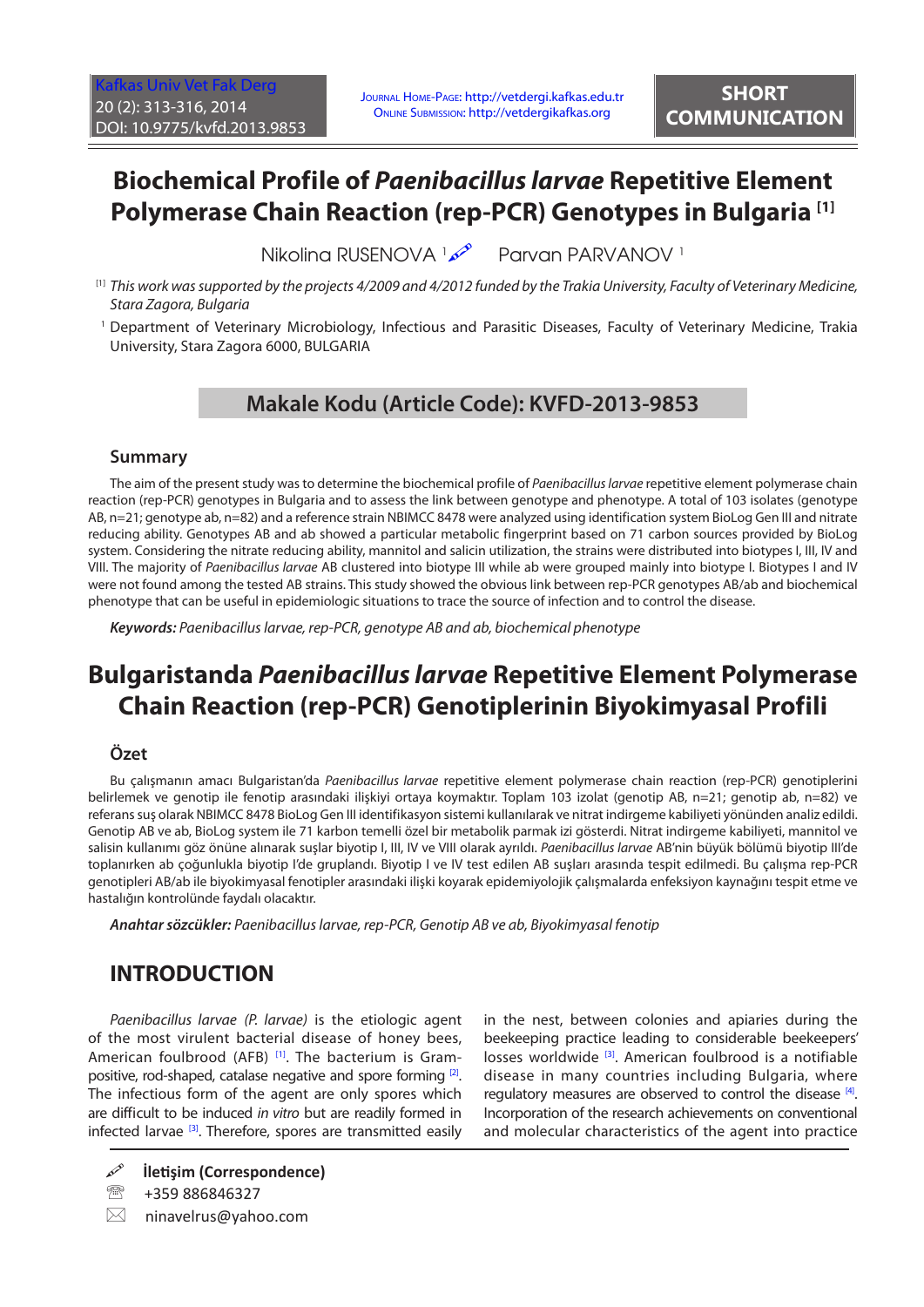<span id="page-1-0"></span>would be a valuable additional epidemiologic tool in AFB surveillance programs.

Biochemical properties of *P. larvae* have long been a subject of scientific interest. Carbolytic, proteolytic and lipolytic activities of the bacterium have been studied  $[5]$ . However, the researchers' reports have been somewhat in disagreement with each other. Jelinski [\[5\]](#page-3-0) proposed a scheme to biotype *Bacillus larvae (B. larvae*, now *P. larvae)* based on nitrate reduction, acid production from mannitol and salicin. Hence, biotypes I-VIII were possible. These variable features might be of importance in distinguishing the biochemical types of the bacterium in disease outbreaks. With the development of molecular typing methods different genotypes of *P. larvae* have been recognized. The most exploited molecular techniques for typing *P. larvae* were the repetitive element polymerase chain reaction (rep-PCR)  $[6-9]$  and pulse-field gel electrophoresis (PFGE)  $[10,11]$ . There is still little information about the link between different genotypes established with rep-PCR and their phenotype [\[1](#page-3-0),[7\]](#page-3-0).

Nothing is known about the biochemical profile of *P. larvae* genotypes in Bulgaria- that was the rationale to perform the present study. Hence, the aim of this work was to characterize genotypes of the agent determined in Bulgarian apiaries with the commercial identification system BioLog Gen III and by their nitrate reducing ability. The link between genotype and biochemical phenotype was also assessed.

### **MATERIAL and METHODS**

#### *Isolation, PCR Identification and rep-PCR Genotyping of P. larvae Isolates*

A total of 103 *P. larvae* isolates and a reference strain NBIMCC 8478 were included in the study. Strains were isolated from brood combs with clinical symptoms of AFB originating from apiaries located in different regions of Bulgaria. Isolation and PCR identification of the isolates were done as previously described [[12\].](#page-3-0)

Genotyping of the isolates was based on rep-PCR protocol using BOX A1R and MBO REP1 primers developed by us  $[9]$ .

#### *Biochemical Profile of P. larvae rep-PCR Genotypes in Bulgaria*

Biochemical profile of the isolates with known genotype was determined by the commercial identification (ID) system BioLog Gen III (Hayward, USA). Microplates were processed following the company's protocol. Briefly, protocol A was used to identify and characterize *P. larvae*. The isolates were cultured on trypticase soy agar (Fluka, India) supplemented with 5% defibrinated sheep blood and the inocula were prepared in a broth medium, procured

by the manufacturer until achieving the cell density in the range of 90-98% T. The plates were filled with 100 uL of the inocula and incubated at 33ºС for 48-72 h aerobically. Then, the plates were analyzed using the computer system software OmniLog. After identification with the BioLog system, only the substrates providing a carbon source (n=71) were taken into consideration to characterize the strains. In addition strains were analyzed by their nitrate reducing ability and grouped into biotypes as described by Jelinski<sup>[5]</sup>.

### **RESULTS**

Isolated strains were identified by multiplex PCR protocol for detection of the fragments of 16S rRNA and metalloproteinase (Mlp) genes of *P. larvae*. Specific amplicon length of 973 bp (16S rRNA gene) and 273 bp (Mlp) was generated which confirmed the species affiliation.

Molecular typing with rep-PCR using BOX A1R and MBO REP1 primers resulted in two genotypes of the studied isolates. Most of them referred to genotype ab (n=82) followed by AB isolates (n=21). The reference strain NBIMCC 8478 belonged to ab genotype.

All tested isolates were confirmed as *P. larvae* by the BioLog Gen III system. The biochemical profile of *P. larvae*  genotypes AB and ab determined with BioLog microplates is given in *[Table 1](#page-2-0)*. Genotype АВ and аb isolates were able to metabolize D-trehalose, N-аcetyl-D-glucosamine and N-acetyl-β-D-mannosamine. All AB isolates used D-fructose and D-mannitol as carbon sources, while for ab isolates the results were 5% and 18%, respectively. Glucose was utilized by 100% of ab and 90% of *P. larvae* АВ. All ab isolates used glycerol as a carbon source, positive reactions for the АВ genotype were 10%. Zero percent of genotype AB metabolized D-turanose, L-alanine and L-lactic acid. None of the tested ab isolates used D-melibiose as for АВ values were also low - 5%.

Considering the nitrate reducing ability, mannitol and salicin utilization, the strains were distributed into biotypes I, III, IV and VIII. Only the reference strain referred to biotype V. The majority of *P. larvae* АВ clustered into biotype III (90%) while ab were grouped mainly into biotype I (62%). Biotypes I and IV were not found among the tested AB strains. Biotype VIII represented 10% of AB and 13% of ab isolates *([Fig. 1\).](#page-2-0)*

### **DISCUSSION**

The present study has shown that the ID system BioLog GEN III can be successfully used for the correct identification of *P. larvae*. In addition to the probability values, BioLog provides information about the biochemical profile of analyzed isolates. Findings also revealed that the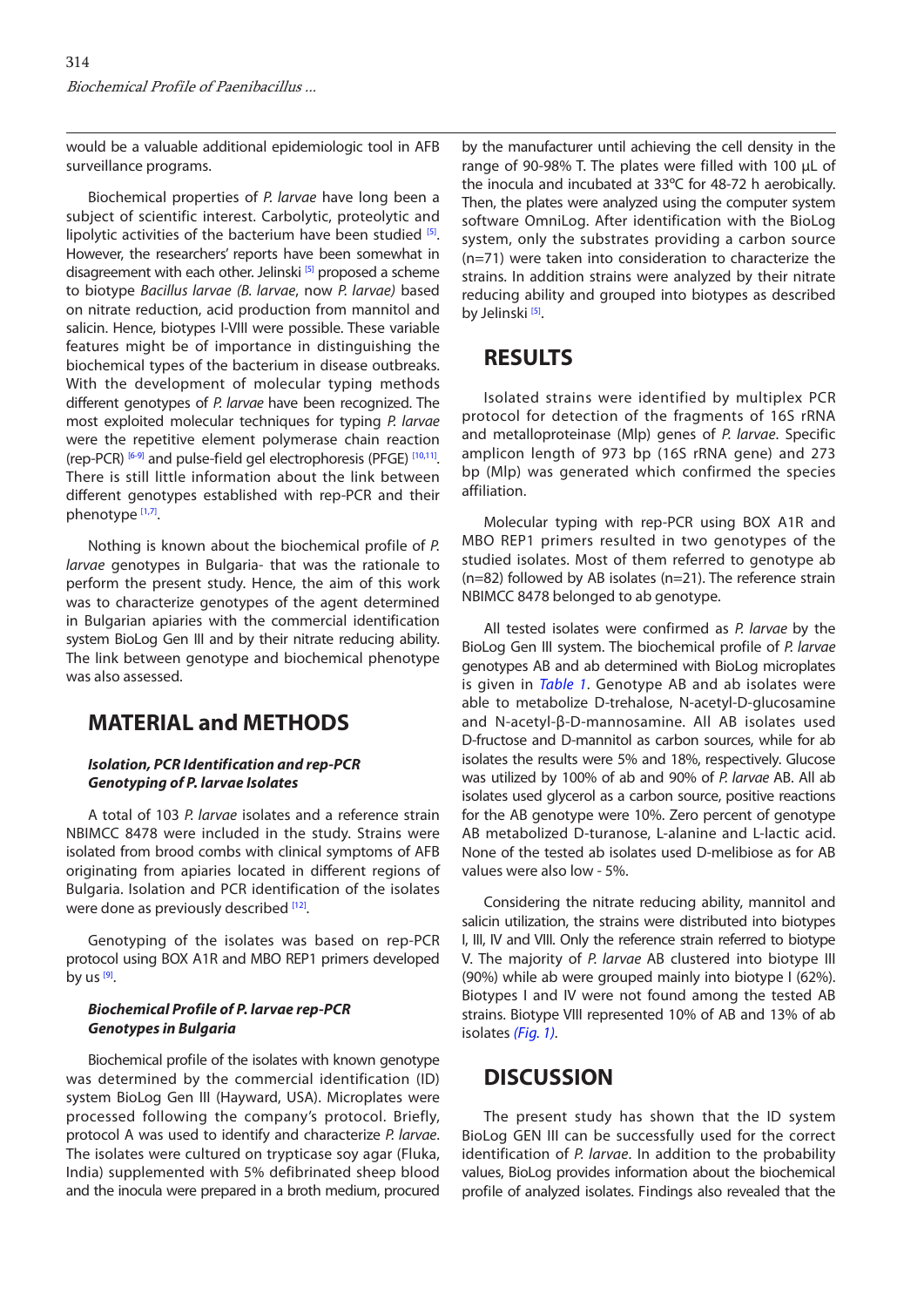<span id="page-2-0"></span>

| Table 1. Biochemical profile of P. larvae (genotype AB and ab) strains determined with BioLog Gen III microplates. Results are presented as percent positive<br>reactions of using the respective carbon source |                 |                                        |             |              |                                      |                              |                                 |                            |                |                |                    |                |                |                |                |                      |                  |
|-----------------------------------------------------------------------------------------------------------------------------------------------------------------------------------------------------------------|-----------------|----------------------------------------|-------------|--------------|--------------------------------------|------------------------------|---------------------------------|----------------------------|----------------|----------------|--------------------|----------------|----------------|----------------|----------------|----------------------|------------------|
| Tablo 1. P. larvae (genotip AB ve ab) suşlarının BioLog Gen III mikroplate ile belirlenen biyokimyasal profili. Sonuçlar ilgili karbon kaynağı kullanılarak yüzde<br>pozitif reaksiyon olarak ifade edilmiştir  |                 |                                        |             |              |                                      |                              |                                 |                            |                |                |                    |                |                |                |                |                      |                  |
| Well                                                                                                                                                                                                            | A <sub>4</sub>  | A <sub>8</sub>                         | <b>B3</b>   | <b>B5</b>    | <b>B6</b>                            | <b>B7</b>                    | <b>B8</b>                       | C <sub>1</sub>             | C <sub>2</sub> | C <sub>3</sub> | C9                 | D <sub>2</sub> | D <sub>5</sub> | E <sub>3</sub> | E <sub>9</sub> | G <sub>2</sub>       | G4               |
| Substrate                                                                                                                                                                                                       | -trehalose<br>≏ | $\mathbf \omega$<br>nos<br>Σ,<br>D-Tur | D-Melibiose | Salicin<br>≏ | Φ<br>min<br>cosal<br>릉<br>N-Acetyl-D | -Mannosamine<br>N-Acetyl-B-D | mine<br>Galactosa<br>N-Acetyl-D | -Glucose<br>$\overline{a}$ | D-Mannose      | D-Fructose     | osine<br>$\square$ | D-Mannitol     | Glycerol       | Alanine        | L-Serine       | Pyruvate<br>Methyl I | Acid<br>L-Lactic |
| <i>P. larvae</i> genotype AB $n = 21$                                                                                                                                                                           | 100             | $\Omega$                               | 5           | 10           | 100                                  | 100                          | 43                              | 90                         | 52             | 100            | 33                 | 100            | 10             | $\Omega$       | 10             | 29                   | $\Omega$         |
| <i>P. larvae</i> genotype ab $n = 82$                                                                                                                                                                           | 100             | 9                                      | $\Omega$    | 33           | 100                                  | 100                          | 24                              | 100                        | 5              | 5              | 100                | 18             | 100            | 20             | 34             | 91                   |                  |



**Fig 1.** Distribution of Bulgarian *P. larvae* genotypes AB/ab into biotypes according to Jelinski<sup>[5]</sup>; Biotype I (reduction of nitrate to nitrite - ; acid production from mannitol - ; acid production from salicin -); Biotype III (reduction of nitrate to nitrite - ; acid production from mannitol + ; acid production from salicin -); Biotype IV (reduction of nitrate to nitrite -; acid production from mannitol -; acid production from salicin +); Biotype V (*P. larvae* NBIMCC 8478, reduction of nitrate to nitrite + ; acid production from mannitol - ; acid production from salicin +); Biotype VIII (reduction of nitrate to nitrite - ; acid production from mannitol + ; acid production from salicin +);  $+$  = positive reaction; - = negative reaction **Şekil 1.** Bulgaristan *P. larvae* genotipleri AB/ab'nin Jelinski'nin bildirdiğine yönteme göre [5] biyotiplere dağılımı; Biyotip I (nitratı nitrite indirgeme - ; mannitolden asit üretimi - ; salisinden asit üretimi -); Biyotip III (nitratı nitrite indirgeme - ; mannitolden asit üretimi + ; salisinden asit üretimi -); Biyotip IV (nitratı nitrite indirgeme - ; mannitolden asit üretimi - ; salisinden asit üretimi +); Biyotip V (*P. larvae* NBIMCC 8478, nitratı nitrite indirgeme + ; mannitolden asit üretimi - ; salisinden asit üretimi +); Biyotip VIII (nitratı nitrite indirgeme - ; mannitolden asit üretimi + ; salisinden asit üretimi +); + = pozitif reaksiyon; - = negatif reaksiyon

system was a good alternative to PCR for detection of the agent, especially where the molecular techniques are not yet applicable. However, the ID results are obtained after 48-72 h incubation due to the slow growth and metabolic activity of *P. larvae*.

This is the first study concerning the biochemical profile of *P. larvae* rep-PCR genotypes in Bulgaria. A relatively small number of the BioLog Gen III substrates were utilized by both AB and ab genotypes included in the present work. Out of the 71 carbon sources, 17 were used. It was found that only three substrates were metabolized by 100% of isolates from genotypes AB and ab, namely D-trehalose, N-аcetyl-D-glucosamine and Nacetyl-β-D-mannosamine. In a study of Neuendorf et al.<sup>[7]</sup> regarding the biochemical characterization of German *P. larvae* genotypes (AB, Ab, ab) using BioLog Gram positive identification test panel, the authors obtained similar results for D-trehalose (92% AB) and N-аcetyl-Dglucosamine. With respect to N-acetyl-β-D-mannosamine the findings were not comparable. None of the German ab isolates and 19% of AB have used this substrate as carbon source. The same study exhibited the AB genotype as one with a most striking metabolic pattern, since it was the only able to utilize the carbohydrates D-fructose and D-psicose, and the only strains not capable to use glycerol. Also, the authors did not find any isolate which could use turanose or L-alanine. However, among tested isolates in our study we detected 5% of ab to metabolize D-fructose, 10% of AB able to use glycerol, 9% and 20% of ab to use turanose and L-alanine, respectively. Regarding some of the substrates incorporated in the test panel, similar to our results were reported by Carpana et al.<sup>[[13\]](#page-3-0)</sup> and Dobbelaere et al.<sup>[[14\]](#page-3-0)</sup> who evaluated the API 50CHB and BBL Crystal systems for identification and biochemical characterization of *B. larvae*. Jelinski <sup>[\[5\]](#page-3-0)</sup> also observed consistent and variable biochemical properties of the studied 110 reference and field strains *B. larvae*. It has to be considered that in this three studies and in the past years' reports the genotypes of the bacterium were not known.

Alippi and Aguilar [[15\]](#page-3-0) observed no obvious linkage between the biochemical type and the genotype of the analyzed isolates. The results in this study are not comparable with those of Alippi and Aguilar [\[15\]](#page-3-0) because of the different primers used for the rep-PCR molecular typing of the strains. An association between genotypes